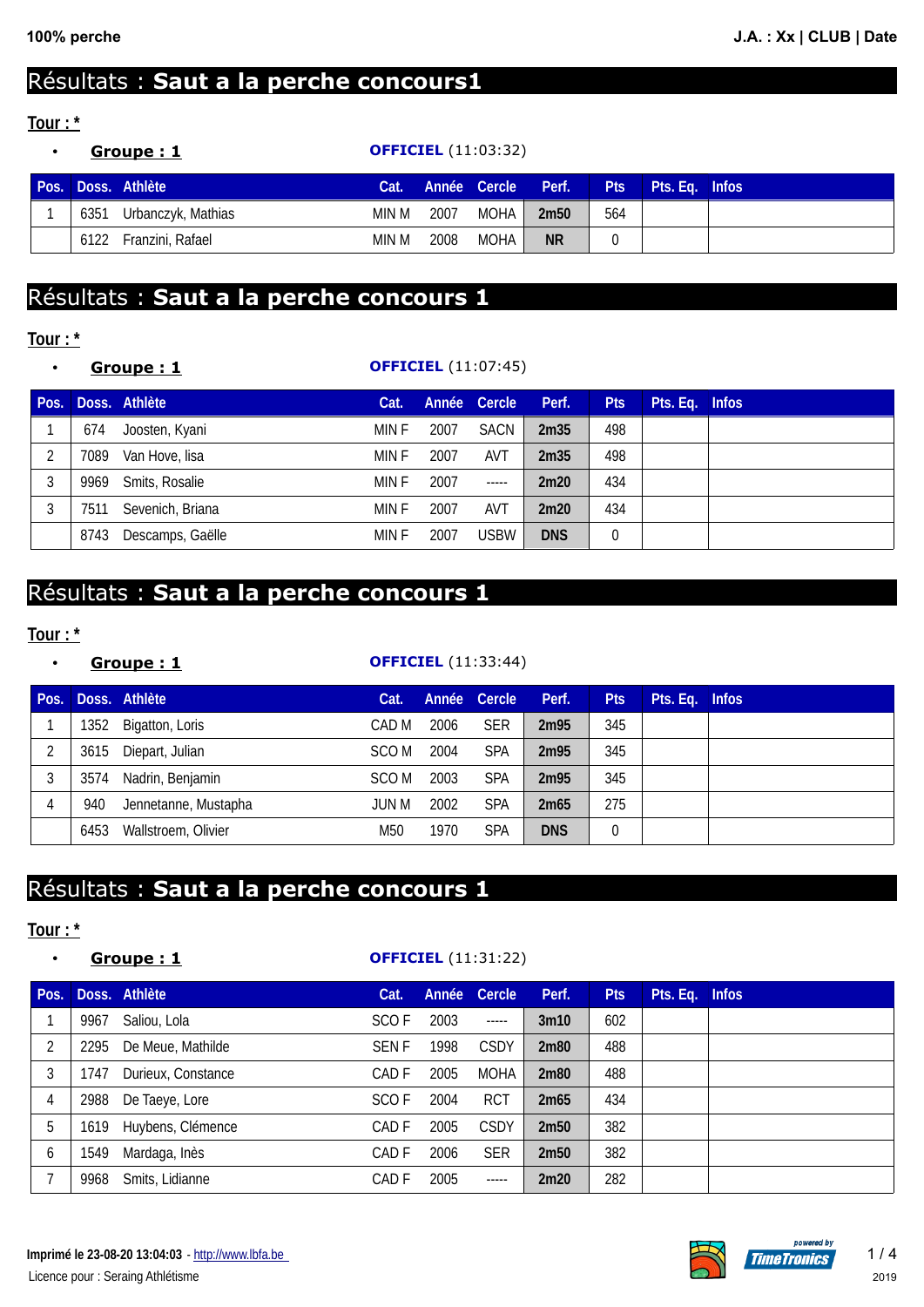# Résultats : **Saut a la perche concours 2**

### **Tour : \***

| $\bullet$ | Groupe: 1 |                         |                  |       | <b>OFFICIEL</b> (13:10:45) |            |            |          |              |
|-----------|-----------|-------------------------|------------------|-------|----------------------------|------------|------------|----------|--------------|
| Pos.      |           | Doss. Athlète           | Cat.             | Année | <b>Cercle</b>              | Perf.      | <b>Pts</b> | Pts. Eq. | <b>Infos</b> |
| 1         | 9964      | Böger, Michel           | SCO M            | 2004  | <b>NA</b>                  | 3m85       | 576        |          |              |
| 2         | 9962      | Zirkel, Nino            | SCO M            | 2004  | $- - - - -$                | 3m85       | 576        |          |              |
| 3         | 3132      | Bouchard, Clément       | SCO <sub>M</sub> | 2004  | <b>SER</b>                 | 3m70       | 535        |          |              |
| 4         | 1351      | Galloo, Timothee        | CAD M            | 2005  | <b>ATC</b>                 | 3m55       | 496        |          |              |
| 5         | 1902      | Urbanczyk, Lukas        | CAD M            | 2005  | <b>MOHA</b>                | 3m55       | 496        |          |              |
| 6         | 3205      | Descamps, Lucas         | SCO <sub>M</sub> | 2003  | <b>USBW</b>                | 3m55       | 496        |          |              |
|           | 9965      | Kaltenberg, Christopher | JUN M            | 2002  | -----                      | <b>DNS</b> | 0          |          |              |
|           | 6596      | Descamps, Thierry       | M45              | 1972  | <b>USBW</b>                | <b>DNS</b> | 0          |          |              |
|           | 9966      | EINS, Moritz            | SCO <sub>M</sub> | 2003  | $- - - - -$                | <b>NR</b>  | 0          |          |              |

# Résultats : **Saut a la perche concours 2**

#### **Tour : \***

#### • **Groupe : 1 OFFICIEL** (13:01:43)

|   |      | Pos. Doss. Athlète            | Cat.         |      | Année Cercle Perf. |                  | <b>Pts</b> | Pts. Eq. Infos |  |
|---|------|-------------------------------|--------------|------|--------------------|------------------|------------|----------------|--|
|   | 9963 | Van der Linden, Fleur         | JUN F        | 2001 | $\cdots$           | 3m70             | 845        |                |  |
| ົ |      | 1741 Van Cappelen, Dag ferene | <b>SEN F</b> | 2000 | DAC.               | 3m <sub>55</sub> | 782        |                |  |
|   | 1879 | Morren, Lise                  | <b>SENF</b>  | 2000 | <b>RCT</b>         | <b>DNS</b>       |            |                |  |

# Résultats : **Saut a la perche concours 3**

#### **Tour : \***

### • **Groupe : 1 OFFICIEL** (15:44:15)

| Pos. |      | Doss. Athlète          | Cat.             | Année | <b>Cercle</b> | Perf.      | <b>Pts</b> | Pts. Eq. | <b>Infos</b> |
|------|------|------------------------|------------------|-------|---------------|------------|------------|----------|--------------|
| 1    | 3210 | Reip, Martin           | SCO <sub>M</sub> | 2003  | HF            | 4m27       | 693        |          |              |
| 2    | 2363 | Vandamme, Timon        | SCO M            | 2003  | <b>LEBB</b>   | 4m27       | 693        |          |              |
| 3    | 3107 | Pinte, Alexandre       | SCO M            | 2004  | <b>SER</b>    | 4m12       | 651        |          |              |
| 3    | 3386 | Caucheteux, Quentin    | SCO M            | 2004  | <b>SER</b>    | 4m12       | 651        |          |              |
| 5    | 9960 | Duval, Nathan          | SCO M            | 2003  | -----         | 3m97       | 609        |          |              |
| 6    | 693  | Francois, Simon        | JUN M            | 2001  | <b>CSDY</b>   | 3m82       | 568        |          |              |
|      | 665  | Spigeleer, Loic        | JUN M            | 2001  | <b>USBW</b>   | 3m82       | 568        |          |              |
| 8    | 3188 | Lejeune, Jean-Baptiste | SCO <sub>M</sub> | 2003  | <b>RIWA</b>   | 3m67       | 527        |          |              |
| 9    | 3174 | Sampson, Yanni         | SCO <sub>M</sub> | 2004  | <b>HUY</b>    | 3m67       | 527        |          |              |
|      | 9958 | NILS, Stok             | <b>SEN M</b>     | 1994  | -----         | <b>DNS</b> | 0          |          |              |
|      | 9959 | Bornefeld, ben         | SCO <sub>M</sub> | 2003  | -----         | <b>NR</b>  | 0          |          |              |
|      | 811  | Lanotte, Clément       | JUN M            | 2001  | <b>DAMP</b>   | <b>NR</b>  | 0          |          |              |

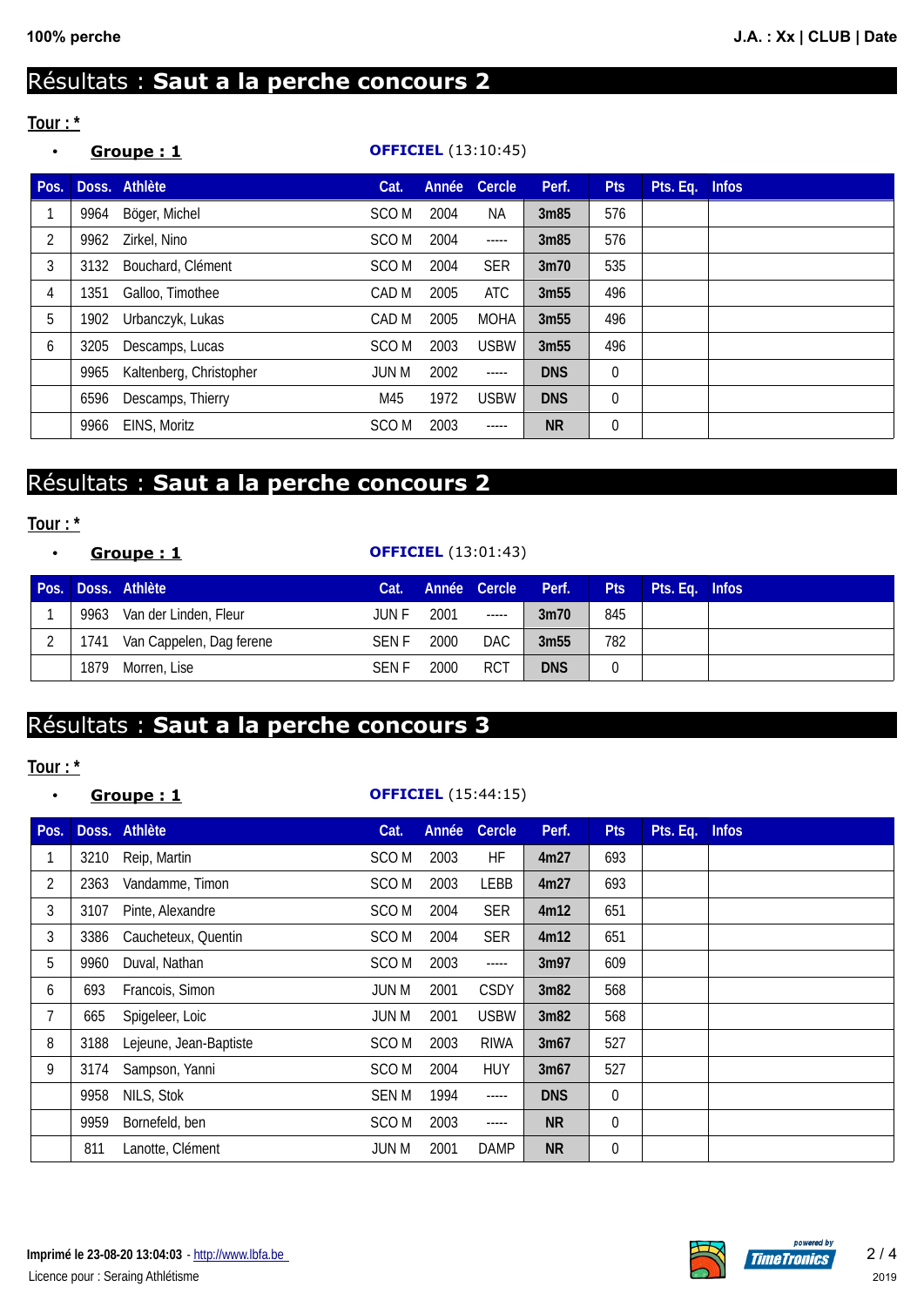# Résultats : **Saut a la perche concours 3**

### **Tour : \***

|      | Groupe: 1                 |             | <b>OFFICIEL</b> (15:36:12) |              |       |            |                |  |
|------|---------------------------|-------------|----------------------------|--------------|-------|------------|----------------|--|
|      | <b>Pos. Doss. Athlète</b> | Cat.        |                            | Année Cercle | Perf. | <b>Pts</b> | Pts. Eq. Infos |  |
| 2128 | Vissers, Melanie          | SEN F       | 1998                       | <b>ATC</b>   | 3m97  | 961        |                |  |
| 9957 | Daci, Thiziri             | <b>SENF</b> | 1997                       | $-----$      | 3m82  | 896        |                |  |
| 9961 | <b>GENISSEL, Eloise</b>   | <b>SENF</b> | 1995                       | $-----$      | 3m67  | 832        |                |  |

## Résultats : **Saut a la perche concours 4**

#### **Tour : \***

| $\bullet$ |      | Groupe: 1             |              | <b>OFFICIEL</b> (17:43:54) |               |            |              |          |              |  |  |  |
|-----------|------|-----------------------|--------------|----------------------------|---------------|------------|--------------|----------|--------------|--|--|--|
| Pos.      |      | Doss. Athlète         | Cat.         | Année                      | <b>Cercle</b> | Perf.      | <b>Pts</b>   | Pts. Eq. | <b>Infos</b> |  |  |  |
| 1         | 9953 | MONTE, Roman          | <b>SEN M</b> | 1996                       | -----         | 5m20       | 972          |          |              |  |  |  |
| 2         | 9954 | Derobber, Theo        | SEN M        | 1996                       | -----         | 4m90       | 880          |          |              |  |  |  |
| 3         | 3346 | Gobin, Guillaume      | <b>SEN M</b> | 1999                       | <b>SER</b>    | 4m60       | 790          |          |              |  |  |  |
| 4         | 3244 | Secci, Diego          | <b>SEN M</b> | 1999                       | <b>SER</b>    | 4m60       | 790          |          |              |  |  |  |
| 5         | 9955 | Kranse, Sam           | SEN M        | 1992                       | -----         | 4m45       | 746          |          |              |  |  |  |
|           | 400  | Vanlangenaker, Jules  | JUN M        | 2002                       | <b>VAC</b>    | <b>NR</b>  | $\mathbf{0}$ |          |              |  |  |  |
|           | 3047 | Nolf, Maxime          | <b>SEN M</b> | 1997                       | <b>RIWA</b>   | <b>DNS</b> | 0            |          |              |  |  |  |
|           | 822  | Ory, Gilles           | JUN M        | 2002                       | <b>ATC</b>    | <b>NR</b>  | 0            |          |              |  |  |  |
|           | 9956 | Van der Ziel, Maurits | <b>SEN M</b> | 2000                       | -----         | <b>NR</b>  | 0            |          |              |  |  |  |

## Résultats : **Saut a la perche concours 5**

#### **Tour : \***

• **Aperçu total des résultats**

## Résultats : **Saut a la perche concours 5**

#### **Tour : \***

#### • **Groupe : 1 OFFICIEL** (20:32:47)

|   |     | Pos. Doss. Athlète            | Cat.        |      | Année Cercle | Perf.            | <b>Pts</b> | Pts. Eq. Infos |  |
|---|-----|-------------------------------|-------------|------|--------------|------------------|------------|----------------|--|
|   |     | Hooyberghs, Fleur             | JUN F       | 2001 | ACHL.        | 3m75             | 866        |                |  |
| ◠ | 556 | Bloch, Caroline               | JUN F       | 2002 | <b>SER</b>   | 3 <sub>m30</sub> | 680        |                |  |
| 3 |     | 3303 Vanlangenaker, Charlotte | SCO F       | 2004 | <b>DCLA</b>  | 3 <sub>m30</sub> | 680        |                |  |
|   |     | 2459 Van de Sype, Chloe       | <b>SENF</b> | 1997 | RESC         | 3m15             | 621        |                |  |

## Résultats : **Saut a la perche CONCOURS N°5**

 **Tour : \***